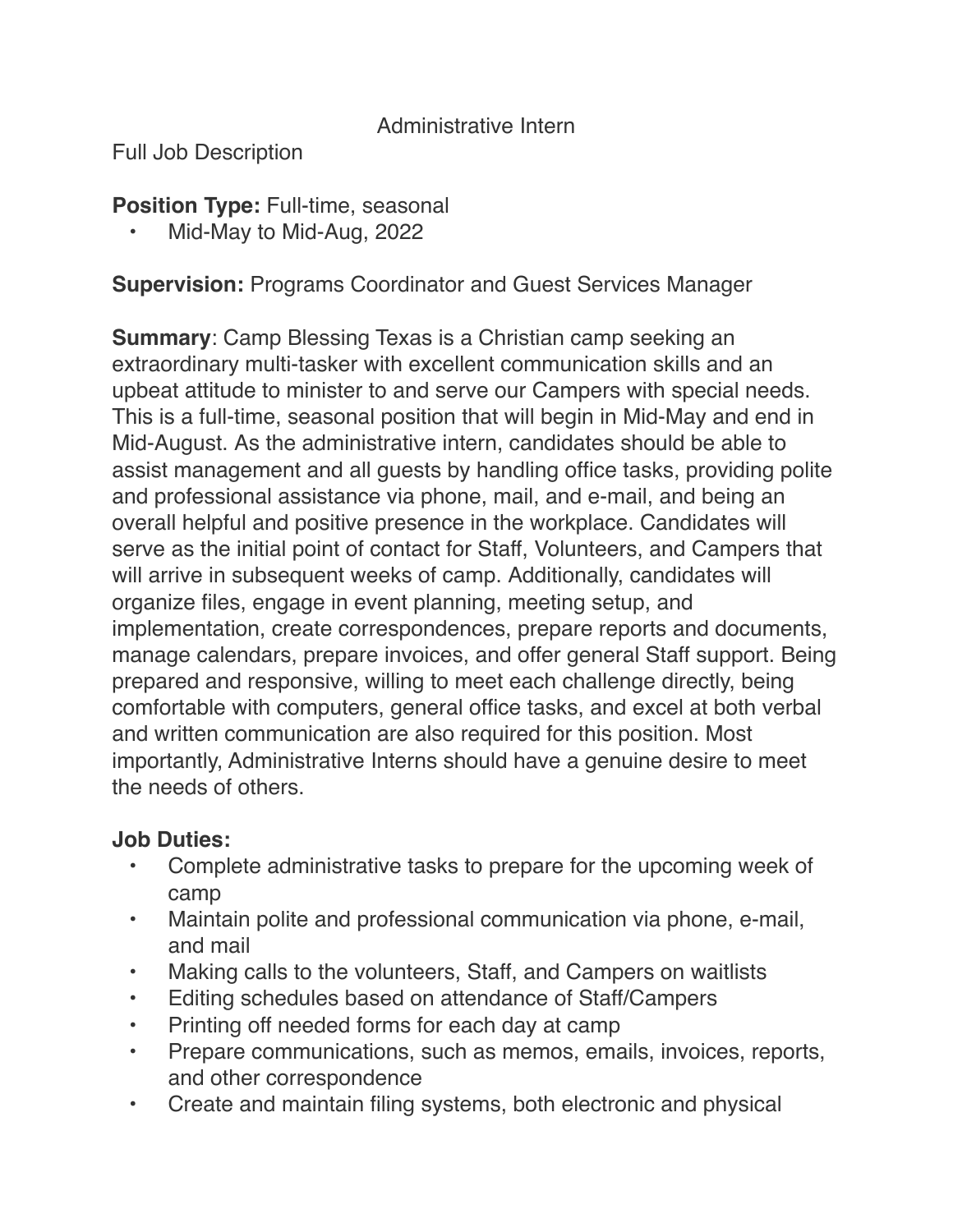- Manage accounts and perform bookkeeping for Campers and **Volunteers**
- Greet and assist visitors in office
- Anticipate the needs of others in order to ensure their seamless and positive experience
- General office and reception duties

### **Qualifications:**

- Currently and actively pursuing a relationship with Jesus Christ
- Enthusiastically supportive of Camp Blessing's mission and values, willing and able to live them out, and communicate them effectively to others
- Currently enrolled in or recent graduate from college
- GPA above 3.0
- Prior work or volunteer experience in administration, camps, marketing, communications, and/or related field is a plus
- Experience working with or ability to learn Google Drive, Ultra Camp, and Apple computers is preferred

# **Required Skills:**

- Organization
- Time management
- Flexibility
- Problem solving
- Excellent communication (Written and Verbal)
- Team collaboration
- Proficient in general computer skills
- Self-motivated and independent worker
- Ability to prioritize tasks, as well as multi-task
- Ability to simultaneously work on multiple projects

**Learning Objectives/goals:** will be made in collaboration with student and academic supervisor.

## **Pay and Benefits:**

- Compensation commensurate with qualifications and experience
- Free room and board while working